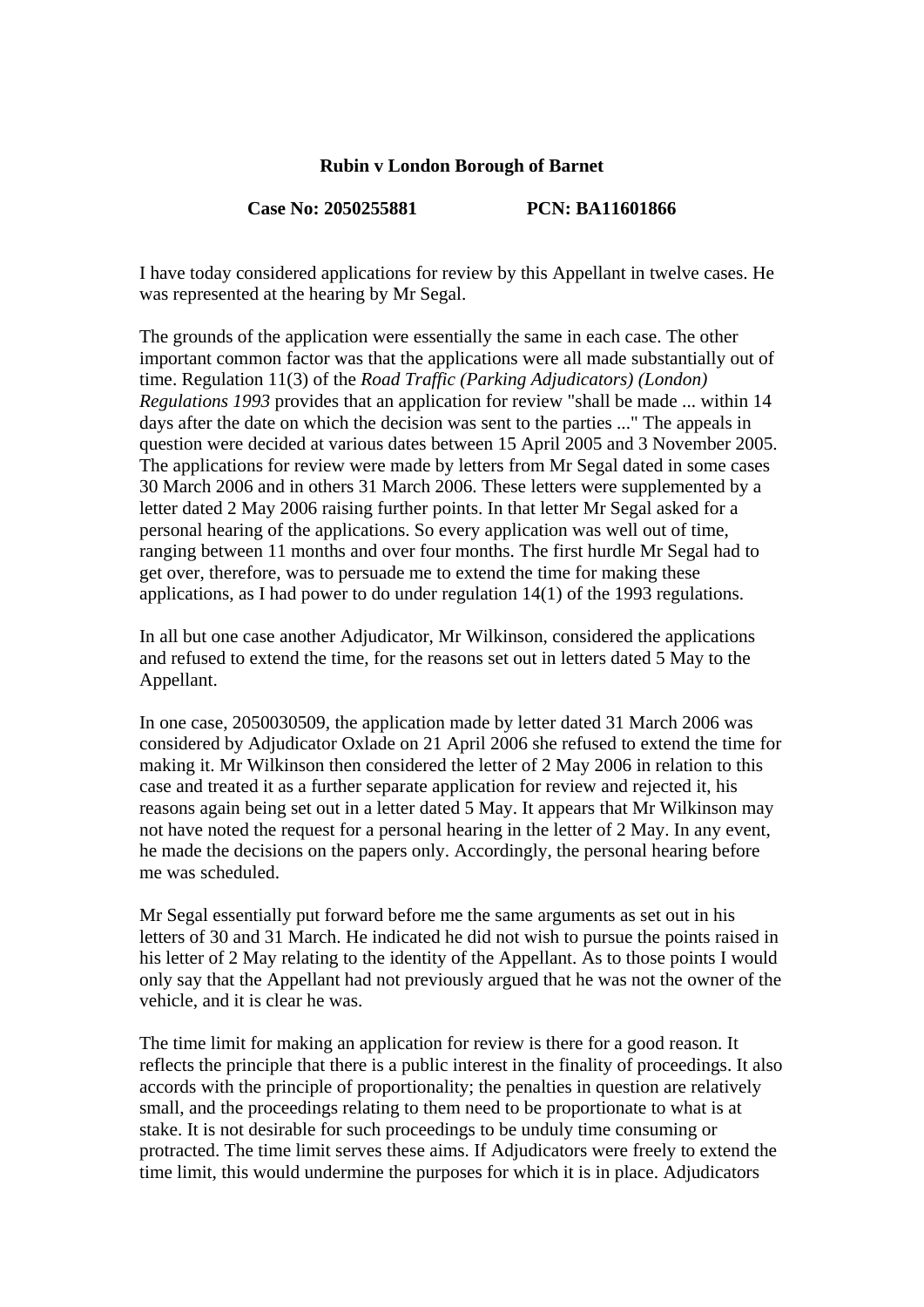are therefore slow to extend the time limit and will only do so in exceptional circumstances.

I agree with Mr Wilkinson's reasons for not extending time in these cases and need not repeat them. The Appellant has put forward no good reason for the very long delay in making these applications. The applications amount in substance to no more than "I have belatedly thought of new arguments that I wish I had put forward at the time of the appeal". That is not a good reason for extending the time for making an application. Indeed, even if the applications had been made within time, it is very doubtful whether any of the grounds for review would have been satisfied. New arguments are not new evidence, of which there is none relevant to the issues in the appeals. For completeness, I should say that issues about the validity of the charge certificates issued following the refusals of the appeals are not new evidence relating to the appeals. Nor do the interests of justice generally require that an Appellant should be allowed to re-argue his appeal putting forward fresh arguments that he could perfectly well have put in the first place.

But in any event, even if the Appellant might have had good grounds for a review if he had applied within time, that is not a reason for extending time so long after the appeals were refused. If it were, it is difficult to see why any Appellant would not be able to seek to reopen their appeal at any time, thus effectively rendering redundant the time limit prescribed by the 1993 regulations and completely undermining the public interest in the finality of proceedings.

I accordingly reject all the applications. The original decisions to refuse the appeals therefore stand.

**Martin Wood Adjudicator 19 July 2006** 

**Original Decision Subsequently Reviewed Under Regulation 11 of The Road Traffic (Parking Adjudicators) (London) Regulations 1993**

The Local Authority has referred to the Adjudicator a statutory declaration made by Abraham Rubin on  $16<sup>th</sup>$  November 2004 saying that he made representations to the Local Authority but did not receive a rejection notice. The Local Authority, however, received no representations. 'Representations' means, in this context, representations in response to the Notice to Owner served in the course of the statutory enforcement procedure, which is as follows:

1. The Local Authority serves a Penalty Charge Notice.

2. The Local Authority then serves a Notice to Owner on the person it believes to be the owner of the vehicle.

3. The recipient then has 28 days to make representations to the Local Authority. The Local Authority may disregard any representations not made within this time.

4. The Local Authority must then serve a notice in response rejecting or accepting